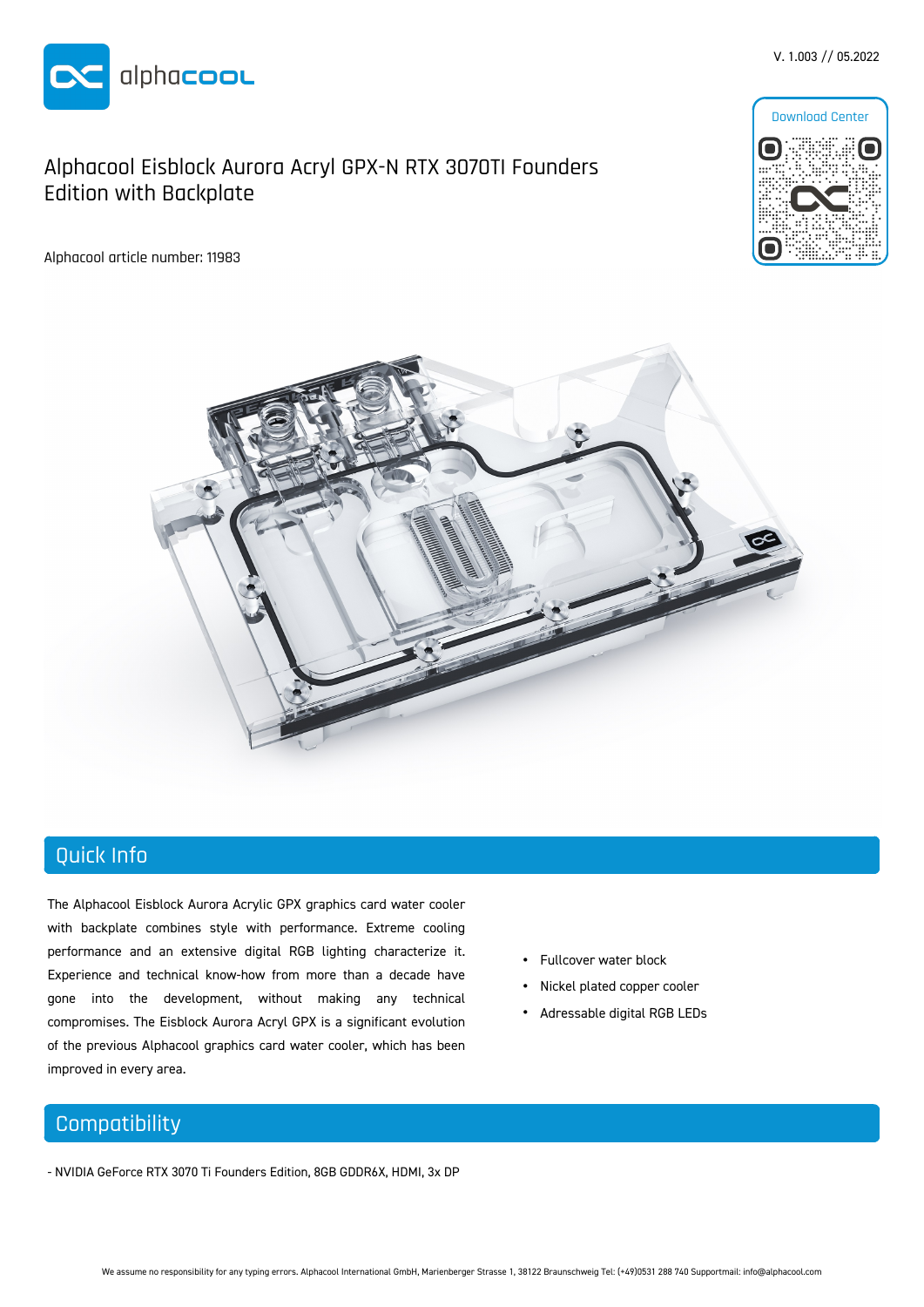# Scope of delivery

- 2x 15x40x1mm thermal pad 1x 15x28x1mm thermal pad 1x 8x84x1mm thermal pad 1x 8x74x1mm thermal pad 1x 8x8x1mm thermal pad 2x 15x40x3mm thermal pad 1x 15x28x3mm thermal pad 1x 8x84x3mm thermal pad 1x 8x74x3mm thermal pad
- 1x 30x30x2mm thermal pad
- 1x plug tool
- 1x Thermal grease
- 4x M2x5 screws
- 4x M2 washers
- 6x M2x11 screws
- 2x Screw plugs
- 1x digital-RGB adapter
- 1x backplate

### Technical data cooler

| L x W x H                         | 187,97 x 123,09 x 33,95 mm |
|-----------------------------------|----------------------------|
| Material cooler                   | Nickle-plated copper       |
| Material cooler top               | acrylic                    |
| Threads                           | 4 x G 1/4                  |
| Thickness cooling fins            | $0.6$ mm                   |
| Illumination                      | digital aRGB LEDs          |
| Power connector digital aRGB LEDs | 3-Pin JST                  |
| Power digital aRGB LEDs           | 5 V                        |
| Number of digital aRGB LEDs       | 11                         |

### Technical data backplate

| L x W x H | 187,97 x 98,59 x 6 mm |
|-----------|-----------------------|
| Material  | aluminium             |
| Color     | black                 |

## Download links

| Manual | 「11983_Alphacool_Eisblock_Aurora_Acryl_GPX - N_RTX_3070Tl_Founders_Ed_                |
|--------|---------------------------------------------------------------------------------------|
|        | Product pictures   11983_Alphacool_Eisblock_Aurora_Acryl_GPX-N_RTX_3070Tl_Founders_Ed |

## Packaging dimensions per unit

| L x W x H | 355 x 170 x 45 mm |
|-----------|-------------------|
| Weight    | $1364 g$          |

| Other data   |               |  |  |
|--------------|---------------|--|--|
|              |               |  |  |
| Certificates | CE, FC, RoHS  |  |  |
| EAN          | 4250197119832 |  |  |
| Customs code | 84195080900   |  |  |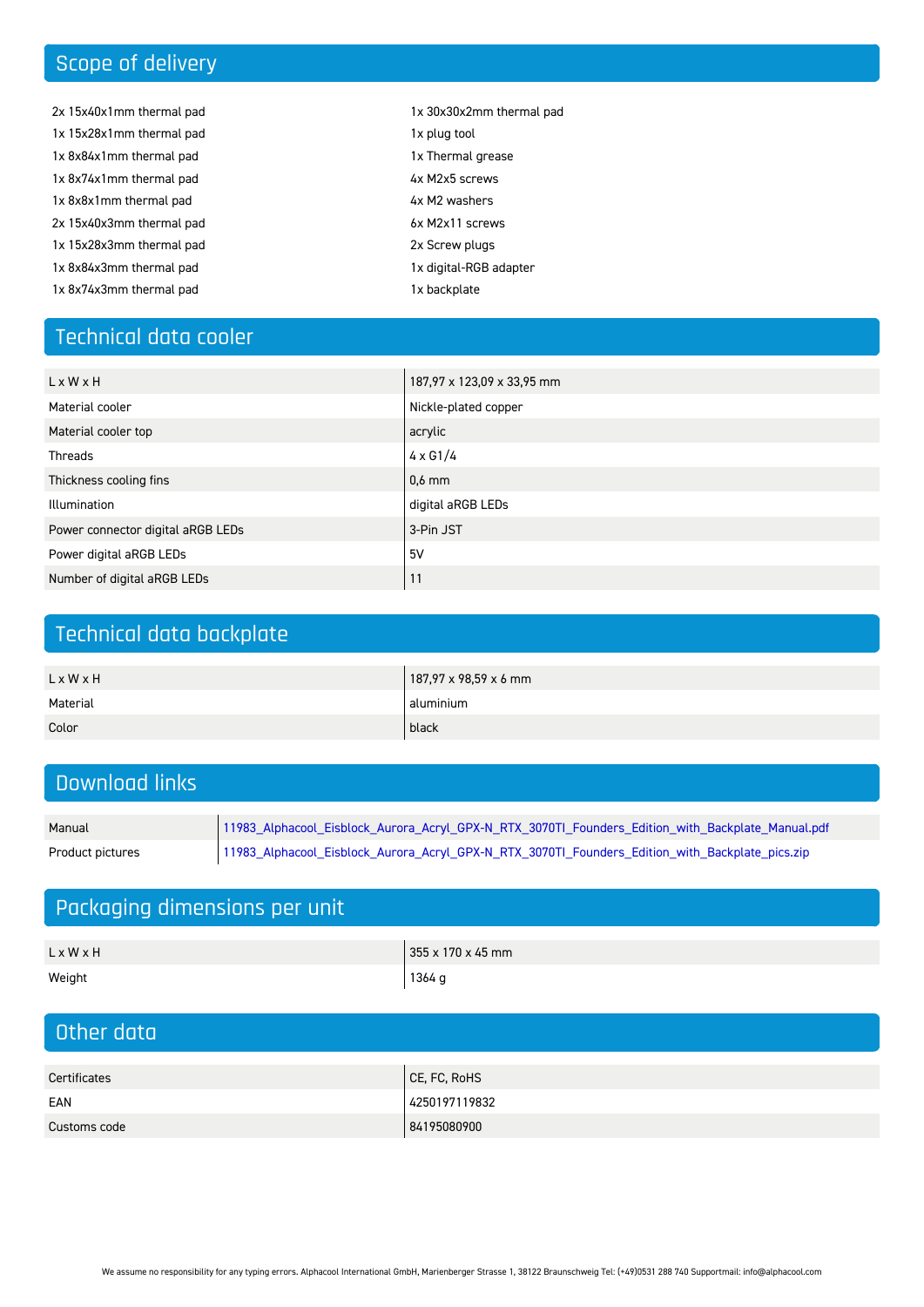#### Article text

The Alphacool Eisblock Aurora Acrylic GPX graphics card water cooler with backplate combines style with performance. Extreme cooling performance and an extensive digital RGB lighting characterize it. Experience and technical know-how from more than a decade have gone into the development, without making any technical compromises. The Eisblock Aurora Acryl GPX is a significant evolution of the previous Alphacool graphics card water cooler, which has been improved in every area.

#### **More performance!**

During the development of the Eisblock Aurora Acryl GPX graphics card water cooler, emphasis was naturally placed on increasing performance. First, the cooler was brought closer to the individual components by reducing the thickness of the heat conducting pads. Next, the nickel-plated copper block was also made thinner. Step 3 involves the constant optimisation of the water flow within the cooler. The result: All important components such as voltage converters and RAM are cooled much better and more effectively by the water and the cooling performance increases significantly.

#### **Brilliant design!**

The addressable digital aRGB LEDs are embedded directly in the cooling block and run along the sides of the entire cooler. The effect is an illumination that engulfs the entire cooling block. No corner or edge is left unlit by the aRGB LEDs. The new design is more angular, with all edges bevelled. The result is better light diffusion in the water cooler due to the reflections on these bevels. They also create various contours that give the Eisblock Aurora Acryl GPX cooler its very own visual touch.

#### **Copper or aluminium?**

Alphacool only uses copper in its water coolers. In the case of the Eisblock Aurora Acryl GPX, the copper is nickel-plated. Compared to the previous models, however, Alphacool has once again improved the type of nickel plating, which has significantly increased the acid resistance. This should prevent the nickel plating from flaking off. Why does Alphacool use copper instead of aluminium? Copper has almost twice the thermal conductivity of aluminium and is therefore clearly the better material for water cooling.

#### **Other special features**

The Eisblock Aurora Acryl GPX GPU cooler has the patented screw plugs, which sit flush with the surface of the terminal. The Alphacool logo sits in the corner on the top and is also fully illuminated. On the front of the terminal, corresponding designations of the compatible graphics card manufacturers can be seen. Of course, these are also fully illuminated by the adressable digital LEDs. IN and OUT are marked by small discreet triangles. They are easily recognisable and fit perfectly into the overall visual line of the graphics card water cooler.